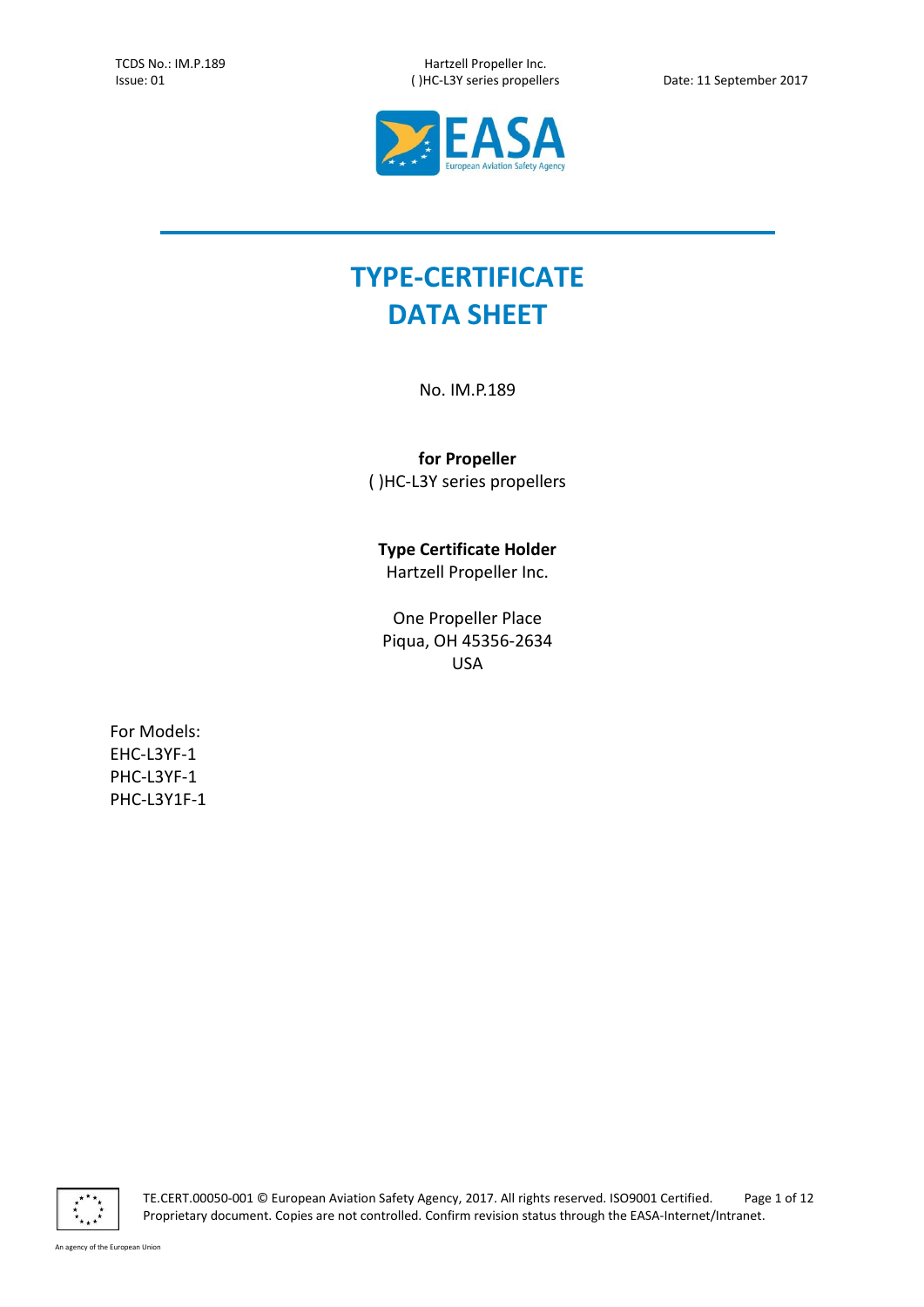Intentionally left blank



TE.CERT.00050-001 © European Aviation Safety Agency, 2017. All rights reserved. ISO9001 Certified. Page 2 of 12 Proprietary document. Copies are not controlled. Confirm revision status through the EASA-Internet/Intranet.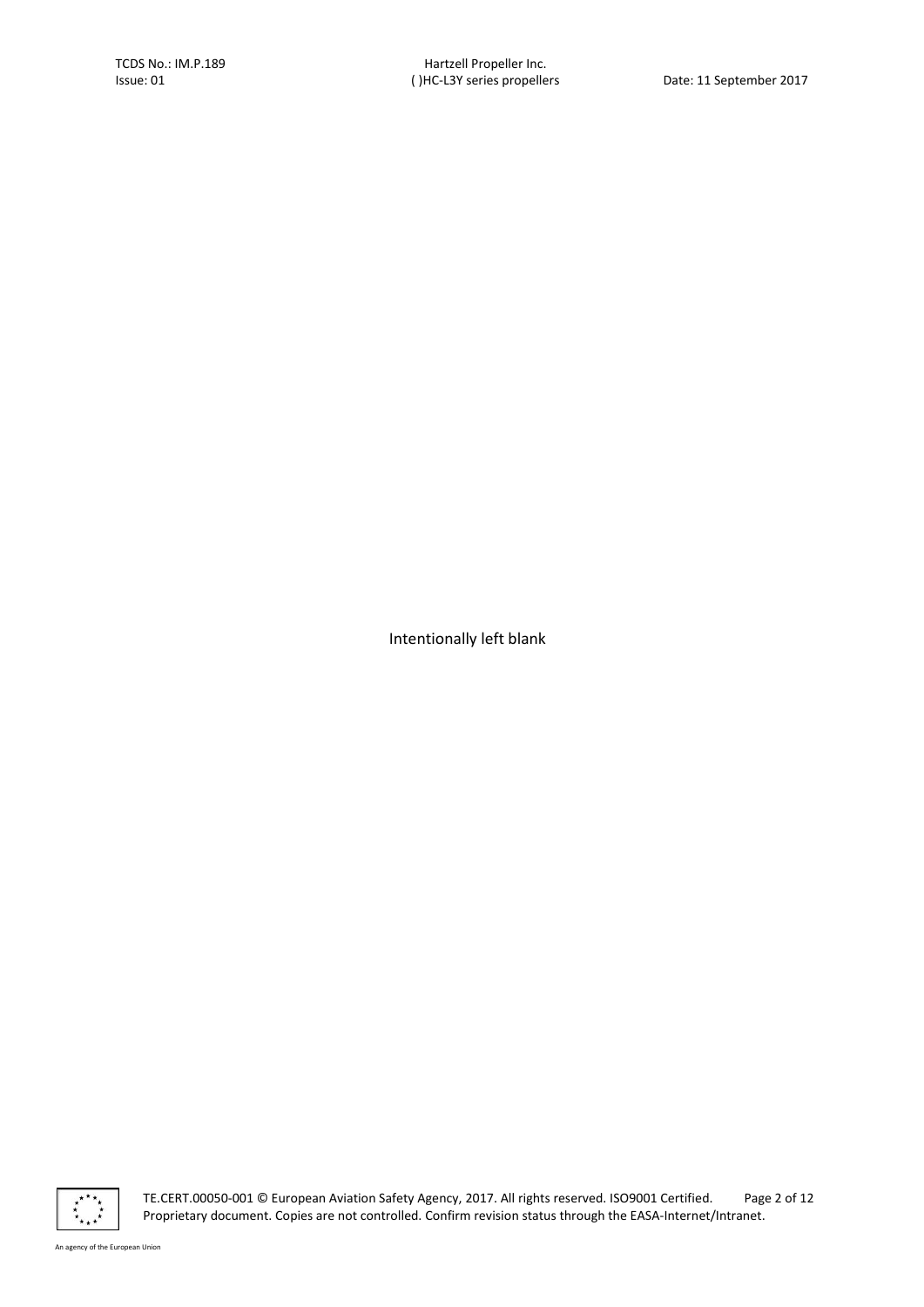# **TABLE OF CONTENTS**

| 2. Reference Date for determining the applicable airworthiness requirements  4 |
|--------------------------------------------------------------------------------|
|                                                                                |
|                                                                                |
|                                                                                |
|                                                                                |
|                                                                                |
|                                                                                |
|                                                                                |
|                                                                                |
|                                                                                |
|                                                                                |
|                                                                                |
|                                                                                |
|                                                                                |
|                                                                                |
|                                                                                |
|                                                                                |
|                                                                                |
|                                                                                |
|                                                                                |
|                                                                                |
|                                                                                |
|                                                                                |
|                                                                                |
|                                                                                |
|                                                                                |
|                                                                                |

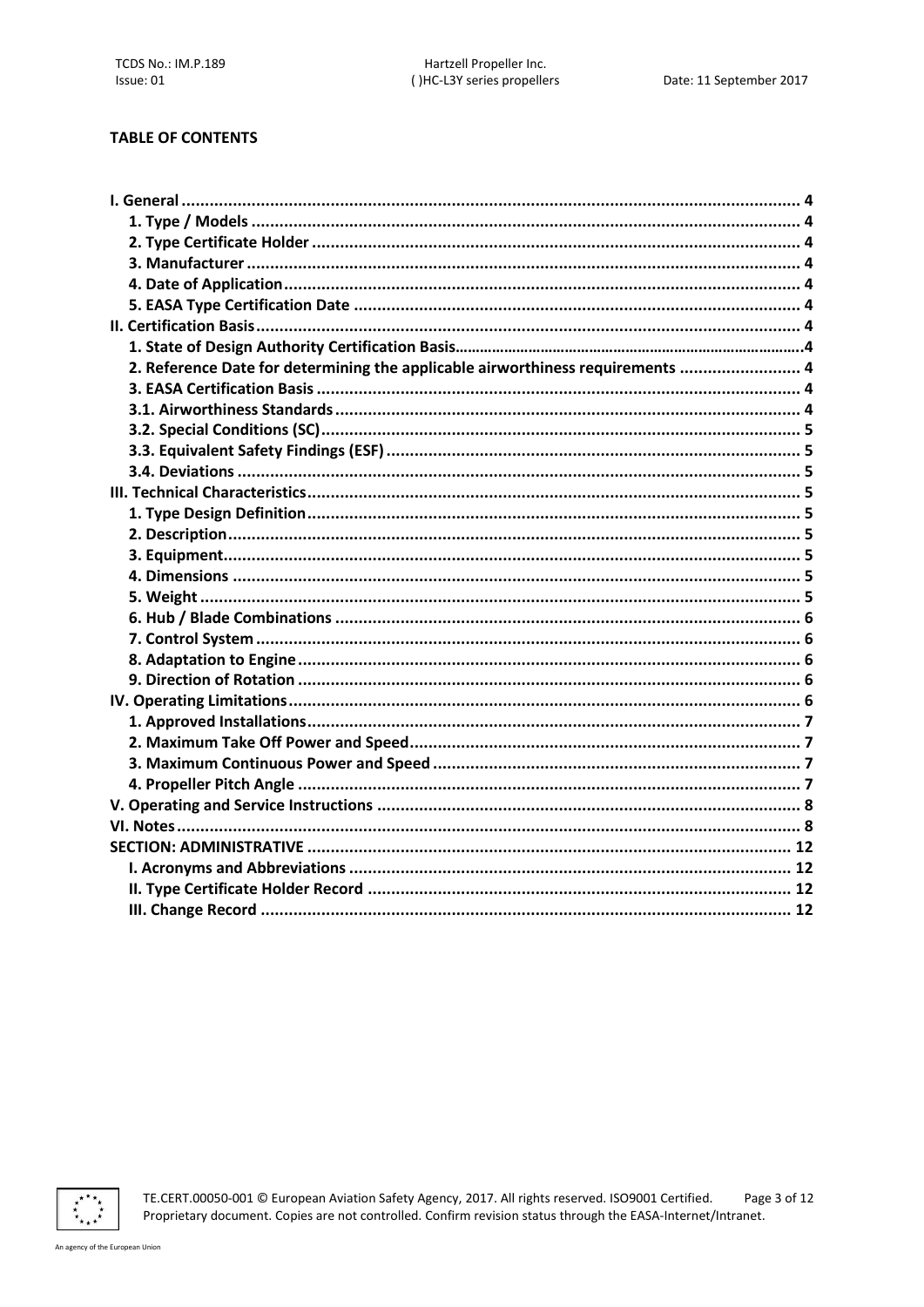# <span id="page-3-0"></span>**I. General**

# <span id="page-3-1"></span>**1. Type / Models**

( )HC-L3Y / EHC-L3YF-1, PHC-L3YF-1, PHC-L3Y1F-1

# <span id="page-3-2"></span>**2. Type Certificate Holder**

Hartzell Propeller Inc. One Propeller Place Piqua, OH 45356-2634 USA

#### <span id="page-3-3"></span>**3. Manufacturer**

Hartzell Propeller Inc.

#### <span id="page-3-4"></span>**4. Date of Application**

PHC-L3YF-1: 20 July 1998\* EHC-L3YF-1, PHC-L3Y1F-1: 24 August 2016 \*: The Date of Application was recorded in individual EU Member States.

#### <span id="page-3-5"></span>**5. EASA Type Certification Date**

PHC-L3YF-1: 25 August 1998\* EHC-L3YF-1, PHC-L3Y1F-1: 11 September 2017 \*: The EASA Certification Date has been taken over from individual EU Member States

#### <span id="page-3-6"></span>**II. Certification Basis**

#### **1. State of Design Authority Certification Basis**

Refer to FAA TCDS no. P41EA.

#### <span id="page-3-7"></span>**2. Reference Date for determining the applicable airworthiness requirements**

EHC-L3YF-1, PHC-L3YF-1: 01 August 1990 PHC-L3Y1F-1: 23 December 2008

#### <span id="page-3-8"></span>**3. EASA Certification Basis**

#### <span id="page-3-9"></span>**3.1. Airworthiness Standards**

#### EHC-L3YF-1, PHC-L3YF-1:

14 CFR Part 35 with amendments 35-1 through 35-6 effective 01 August 1990.



TE.CERT.00050-001 © European Aviation Safety Agency, 2017. All rights reserved. ISO9001 Certified. Page 4 of 12 Proprietary document. Copies are not controlled. Confirm revision status through the EASA-Internet/Intranet.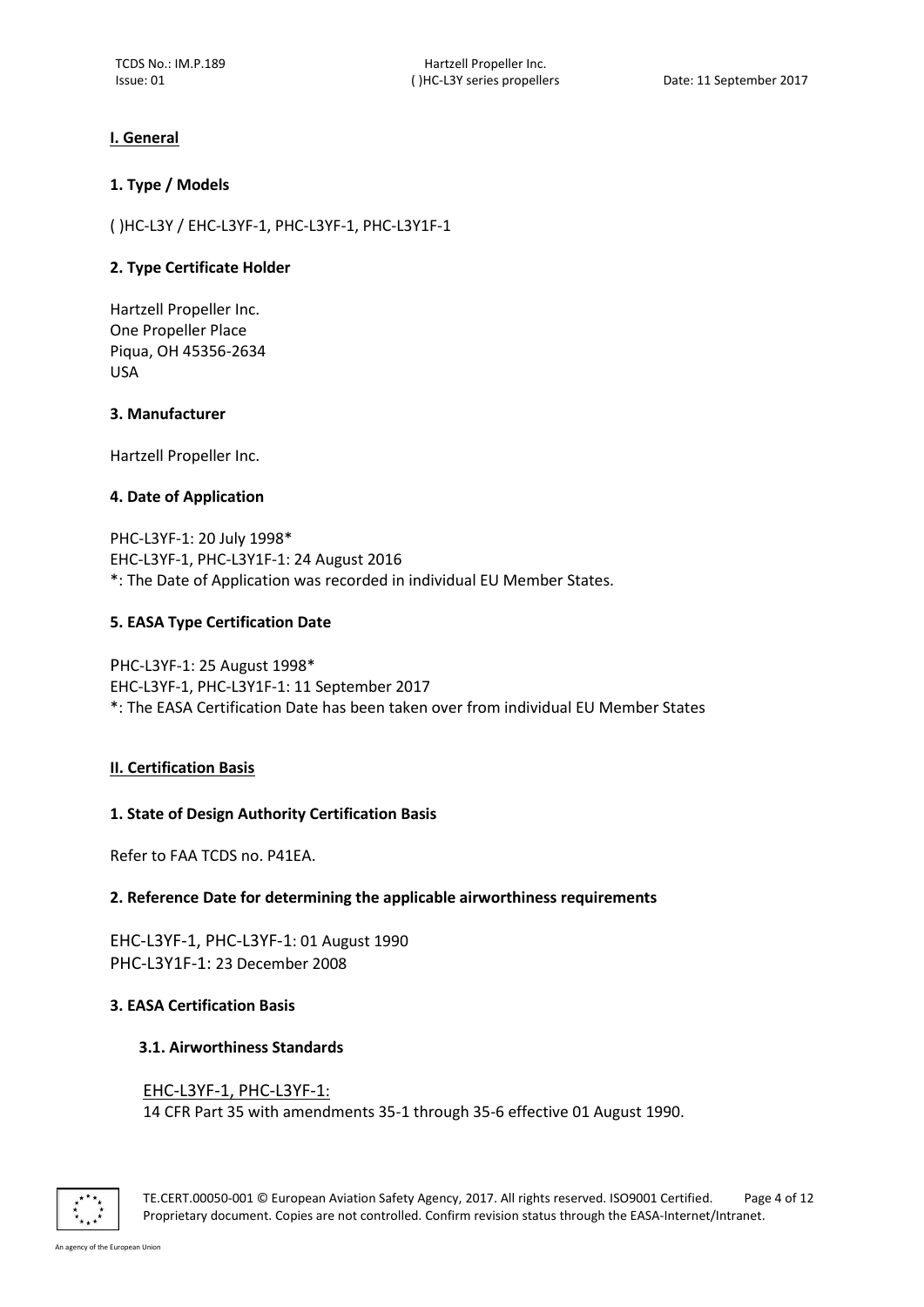# PHC-L3Y1F-1:

CS-P Amendment 1 dated 16 November 2006 as issued by EASA Decision No 2006/09/R, except the requirements of Subpart D as allowed by CS-P 10(b) (See Note 10a).

# <span id="page-4-0"></span>**3.2. Special Conditions (SC)**

None.

# <span id="page-4-1"></span>**3.3. Equivalent Safety Findings (ESF)**

None.

# <span id="page-4-2"></span>**3.4. Deviations**

None.

# <span id="page-4-3"></span>**III. Technical Characteristics**

#### <span id="page-4-4"></span>**1. Type Design Definition**

The propeller type is defined by a propeller assembly drawing including a parts list (or later approved revisions).

| $EHC-L3YF-1:$  | Drawing D-3250, rev BP, dated 03.02.2017 |
|----------------|------------------------------------------|
| $PHC-L3YF-1:$  | Drawing D-3250, rev BP, dated 03.02.2017 |
| $PHC-L3Y1F-1:$ | Drawing D-3250, rev BP, dated 03.02.2017 |

# <span id="page-4-5"></span>**2. Description**

The ( )HC-L3Y propeller models have 3 blades and a hydraulically operated variable pitch control with constant speed.

The -1 models have no feathering or reverse capability (See Note 4).

The two piece hub is milled out of aluminium alloy. The blade material is aluminium alloy, except for PHC-L3Y1F-1 model the blade material is composite.

Optional equipment includes spinner and ice protection.

#### <span id="page-4-6"></span>**3. Equipment**

| Spinner:        | See Note 7 |
|-----------------|------------|
| Governor:       | See Note 3 |
| Ice Protection: | See Note 7 |

#### <span id="page-4-7"></span>**4. Dimensions**

Diameters from 165,1 cm to 218,4 cm. (See Table of Section IV)

#### <span id="page-4-8"></span>**5. Weight**

Depending on Propeller-Design Configuration. (See Table of Section IV)



TE.CERT.00050-001 © European Aviation Safety Agency, 2017. All rights reserved. ISO9001 Certified. Page 5 of 12 Proprietary document. Copies are not controlled. Confirm revision status through the EASA-Internet/Intranet.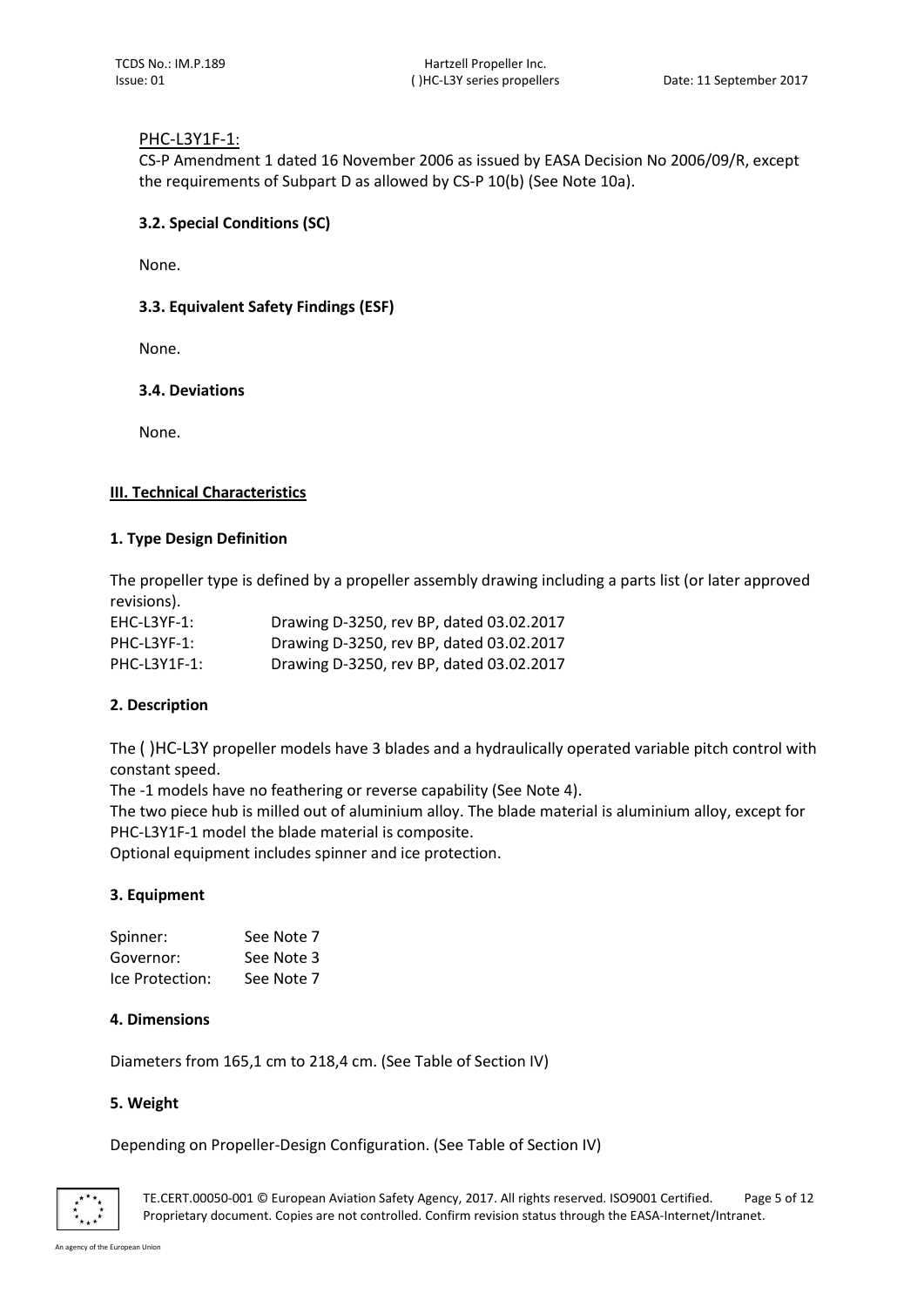#### <span id="page-5-0"></span>**6. Hub / Blade Combinations**

Details are mentioned within Table of Section IV.

# <span id="page-5-1"></span>**7. Control System**

Propeller governor. (See Note 3)

# <span id="page-5-2"></span>**8. Adaptation to Engine**

Special flange. (See Note 1)

# <span id="page-5-3"></span>**9. Direction of Rotation**

Direction of rotation (viewed in flight direction) as identified by a letter-code in the propeller designation. (See Note 5)

# <span id="page-5-4"></span>**IV. Operating Limitations**

| <b>Blades</b><br>(see Note 2) | kW    | Maximum<br>Continuous<br><b>RPM</b> | kW    | Take Off<br><b>RPM</b> | Diameter<br>Limits (cm)<br>(see Note 2) | Approx. Max Wt.<br>Complete (kg)<br>(see Notes 3 and 7) | <b>Blade</b><br>Construction |
|-------------------------------|-------|-------------------------------------|-------|------------------------|-----------------------------------------|---------------------------------------------------------|------------------------------|
|                               |       | $(min-1)$                           |       | $(min-1)$              |                                         |                                                         |                              |
|                               |       |                                     |       |                        | Hub models EHC-L3YF-1, PHC-L3YF-1       |                                                         |                              |
| 7392-0<br>to 7392-10          |       | 261,0 2850                          | 261,0 | 2850                   | 190,5 to 165,1<br>$(-0 to -10)$         | 31,30                                                   | Aluminium Alloy              |
| 7663-0<br>to 7663-10          |       | 231,2 2800                          | 231,2 | 2800                   | 198,1 to 172,7<br>$(-0 to -10)$         | 31,75                                                   | Aluminium Alloy              |
| 7666-0<br>to 7666-10          |       | 231,2 2700                          | 231,2 | 2700                   | 198,1 to 172,7<br>$(-0 to -10)$         | 34,93                                                   | <b>Aluminium Alloy</b>       |
| 7691-0<br>to 7691-10          |       | 261,0 2850                          | 261,0 | 2850                   | 198,1 to 172,7<br>$(-0 to -10)$         | 30,84                                                   | <b>Aluminium Alloy</b>       |
| 8068+2<br>to 8068-10          | 261,0 | 2700                                | 261,0 | 2700                   | 213,4 to 182,9<br>$(+2 to -10)$         | 35,61                                                   | Aluminium Alloy              |
| 8068-2<br>to 8068-10          |       | 261,0 2700                          | 231,2 | 2850                   | 203,2 to 182,9<br>$(-2 to -10)$         | 35,61                                                   | <b>Aluminium Alloy</b>       |
| 8459-0<br>to 8459-14          |       | 298,3 2700                          | 298,3 | 2700                   | 218,4 to 182,9<br>$(-0 to -14)$         | 33,11                                                   | Aluminium Alloy              |
| 8465-0<br>to 8465-14          | 298,3 | 2700                                | 298,3 | 2700                   | 218,4 to 182,9<br>$(-0 to -14)$         | 34,02                                                   | Aluminium Alloy              |



TE.CERT.00050-001 © European Aviation Safety Agency, 2017. All rights reserved. ISO9001 Certified. Page 6 of 12 Proprietary document. Copies are not controlled. Confirm revision status through the EASA-Internet/Intranet.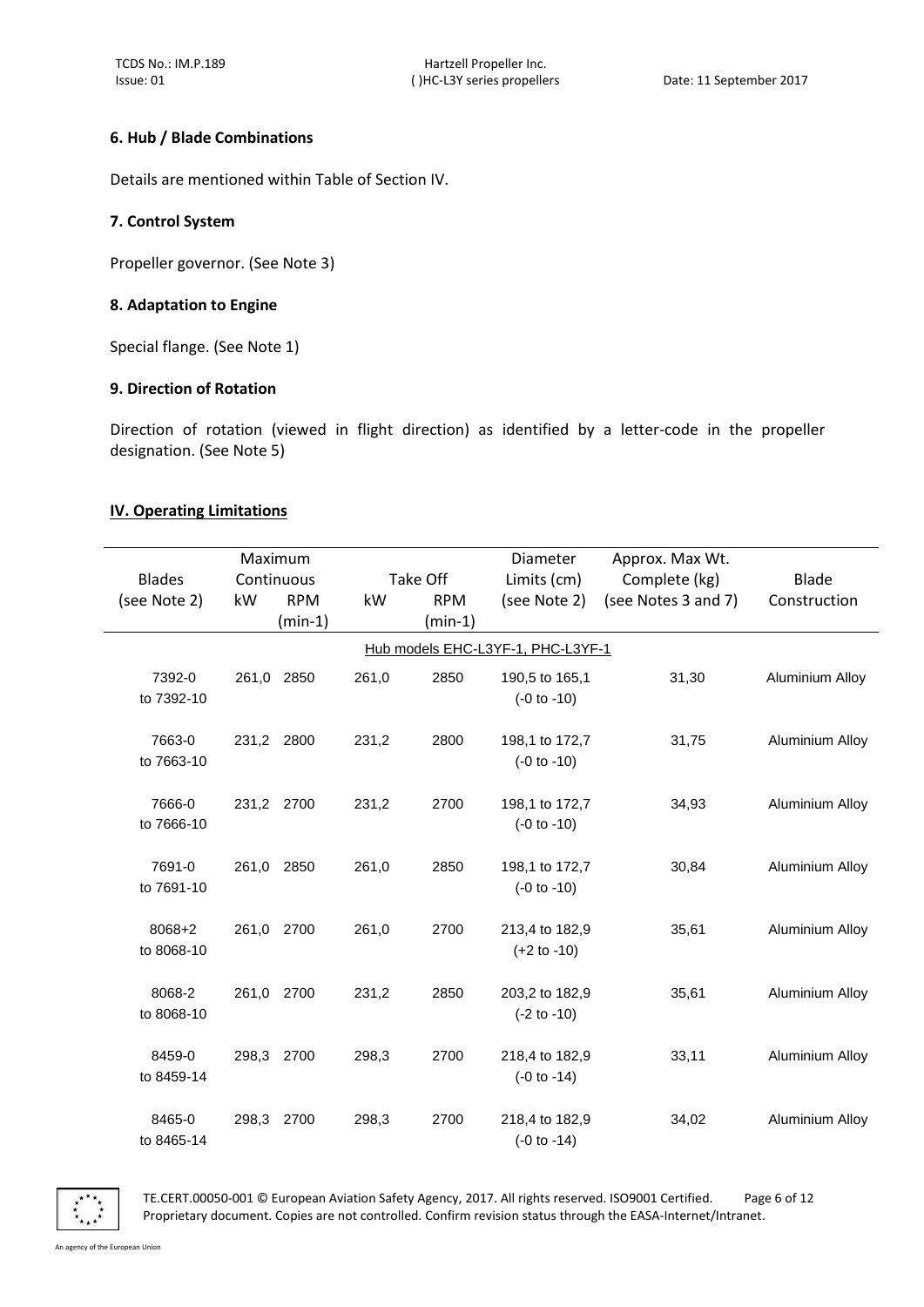| <b>Blades</b> |            | Maximum<br>Continuous |       | Take Off                   | Diameter<br>Limits (cm) | Approx. Max Wt.<br>Complete (kg) | <b>Blade</b>           |
|---------------|------------|-----------------------|-------|----------------------------|-------------------------|----------------------------------|------------------------|
| (see Note 2)  | kW         | <b>RPM</b>            | kW    | <b>RPM</b>                 | (see Note 2)            | (see Notes 3 and 7)              | Construction           |
|               |            | $(min^{-1})$          |       | $(\text{min}^{\text{-}1})$ |                         |                                  |                        |
| 8467-0        | 298,3 2575 |                       | 298,3 | 2575                       | 218,4 to 182,9          | 35,83                            | <b>Aluminium Alloy</b> |
| to 8467-14    |            |                       |       |                            | $(-0 to -14)$           |                                  |                        |
|               |            |                       |       |                            |                         |                                  |                        |
| 8468-0        | 298,3 2700 |                       | 298,3 | 2700                       | 218,4 to 182,9          | 34,02                            | Aluminium Alloy        |
| to 8468-14    |            |                       |       |                            | $(-0 to -14)$           |                                  |                        |
| 8468-6        | 231,2 2850 |                       | 231,2 | 2850                       | 203,2 to 182,9          | 34,47                            | Aluminium Alloy        |
| to 8468-14    |            |                       |       |                            | $(-6 to -14)$           |                                  |                        |
|               |            |                       |       |                            |                         |                                  |                        |
| 8470-0        | 298,3 2700 |                       | 298,3 | 2700                       | 218,4" to 182,9         | 34,02                            | Aluminium Alloy        |
| to 8470-14    |            |                       |       |                            | $(-0 to -14)$           |                                  |                        |
| 8475-0        | 298,3 2575 |                       | 298,3 | 2575                       | 218,4" to 182,9         | 35,83                            | Aluminium Alloy        |
| to 8475-14    |            |                       |       |                            | $(-0 to -14)$           |                                  |                        |
| 8477-0        | 298,3 2575 |                       | 298,3 | 2575                       | 218,4" to 182,9         | 37,19                            | Aluminium Alloy        |
| to 8477-14    |            |                       |       |                            | $(-0 to -14)$           |                                  |                        |
|               |            |                       |       |                            |                         |                                  |                        |
| 8477-0        | 298,3 2575 |                       | 298,3 | 2575                       | 218,4" to 182,9         | 37,19                            | Aluminium Alloy        |
| to 8477-14    |            |                       |       |                            | $(-0 to -14)$           |                                  |                        |
|               |            |                       |       |                            | Hub models PHC-L3Y1F-1  |                                  |                        |
| N7605+2       | 261,0 2700 |                       | 261,0 | 2700                       | 203,2 to 172,7          | 25,85                            | Composite              |
| to N7605-10   |            |                       |       |                            | $(+2 to -10)$           |                                  |                        |

#### <span id="page-6-0"></span>**1. Approved Installations**

The propeller is initially intended for use on Hawker Beechcraft aircraft models 35-( )33, F33 and H35. (See Note 10)

#### <span id="page-6-1"></span>**2. Maximum Take Off Power and Speed**

Details are mentioned within Table of Section IV.

# <span id="page-6-2"></span>**3. Maximum Continuous Power and Speed**

Details are mentioned within Table of Section IV.

#### <span id="page-6-3"></span>**4. Propeller Pitch Angle**

The propeller has variable pitch capability. Pitch control is provided by a governor. (See Note 3)



TE.CERT.00050-001 © European Aviation Safety Agency, 2017. All rights reserved. ISO9001 Certified. Page 7 of 12 Proprietary document. Copies are not controlled. Confirm revision status through the EASA-Internet/Intranet.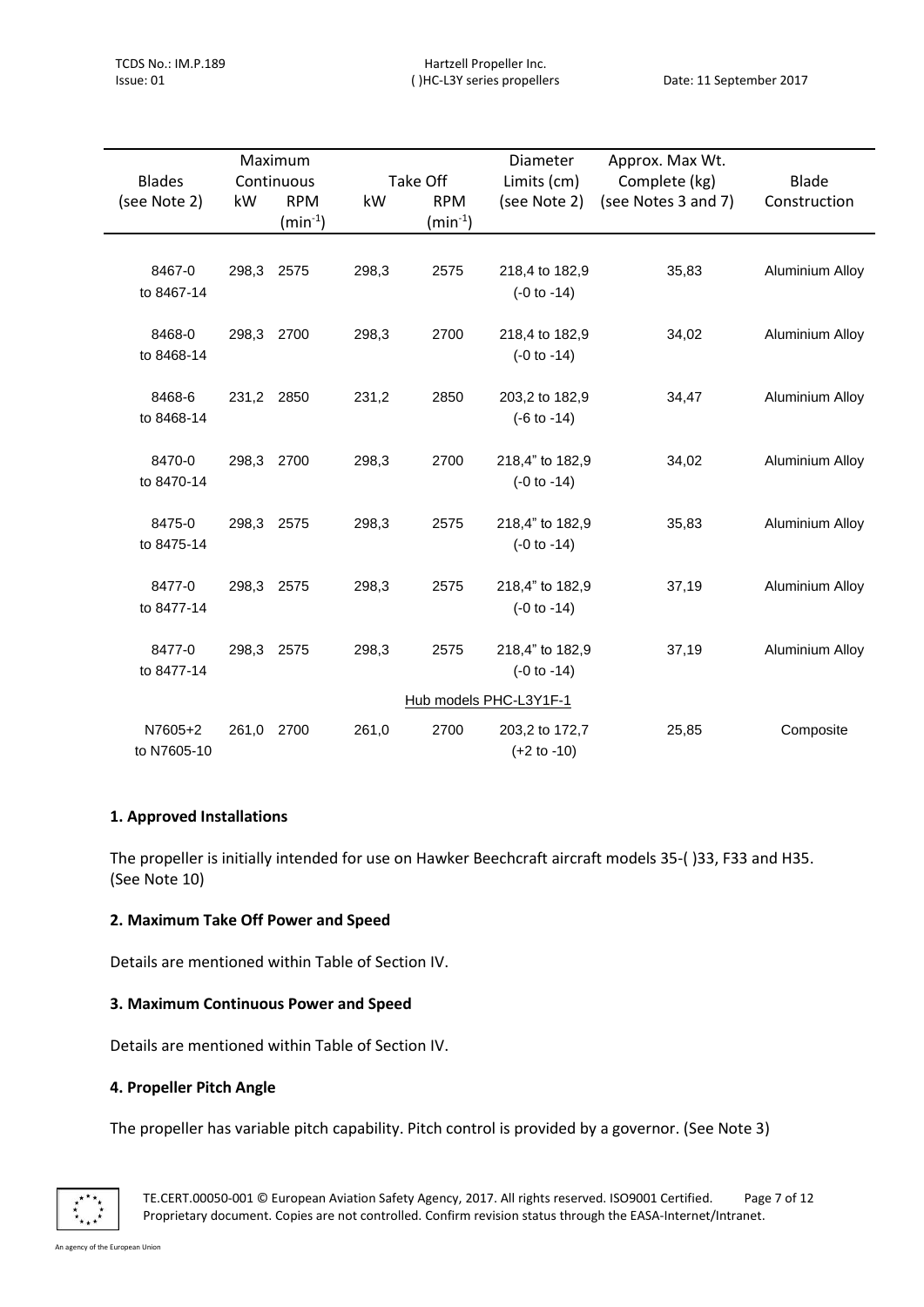#### <span id="page-7-0"></span>**V. Operating and Service Instructions**

| Propeller Owner's Manual and Logbook for Raptor Turbine Series<br>(incl. Airworthiness Limitations, if any) | Hartzell Manual 145 (*)  |
|-------------------------------------------------------------------------------------------------------------|--------------------------|
| Overhaul Manual for non-feathering propellers                                                               | Hartzell Manual 113B (*) |
| Composite Blade Overhaul Manual                                                                             | Hartzell Manual 135F (*) |
| <b>Standard Practices Manual</b>                                                                            | Hartzell Manual 202A (*) |
| Metal Spinner Maintenance Manual                                                                            | Hartzell Manual 127 (*)  |
| <b>Service Bulletins</b>                                                                                    |                          |

(\*): or later approved revision

#### <span id="page-7-1"></span>**VI. Notes**

#### 1. Hub Model Designation: (See Notes 4 and 5)





TE.CERT.00050-001 © European Aviation Safety Agency, 2017. All rights reserved. ISO9001 Certified. Page 8 of 12 Proprietary document. Copies are not controlled. Confirm revision status through the EASA-Internet/Intranet.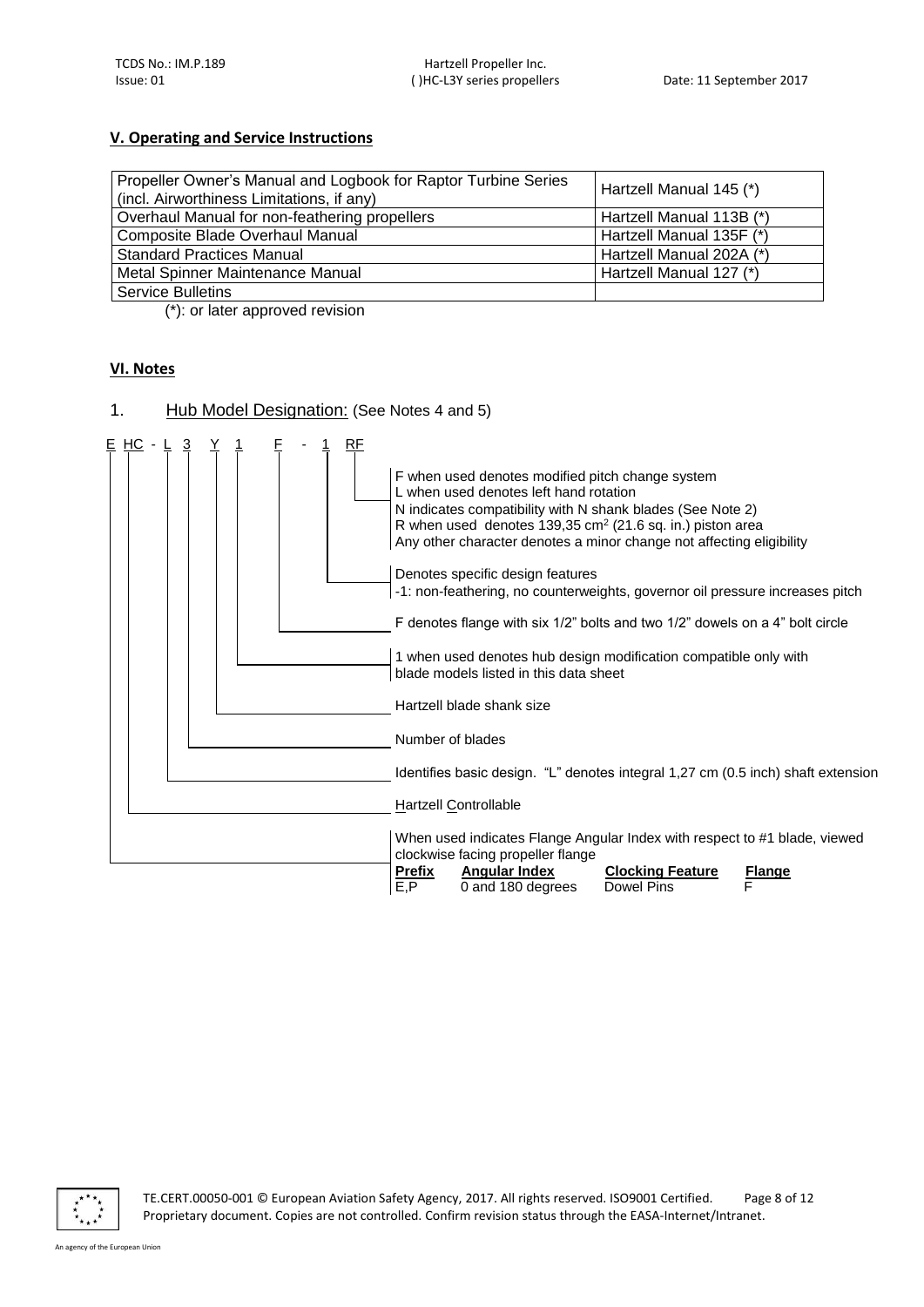# 2. Blade Model Designation: (See Notes 5 and 6)

| 3R<br>76<br>66 | Number when used indicates inches cut off from (or added to if +) basic diameter<br>Q when used denotes special 2,54 cm (1") x 90 deg. factory-bent tip. No cut-off permitted |
|----------------|-------------------------------------------------------------------------------------------------------------------------------------------------------------------------------|
|                | R when used denotes specifically rounded tip for cut-off diameter<br>Any other character in this location denotes tip shape                                                   |
|                | D or F denotes a dimensional modification from the original design<br>B or K denotes de-icing boots                                                                           |
|                | R when used denotes a rounded tip for the basic diameter                                                                                                                      |
|                | S when used denotes a square tip for the basic diameter *                                                                                                                     |
|                | Any other character denotes a minor modification not affecting eligibility                                                                                                    |
|                | Basic blade model                                                                                                                                                             |
|                | Basic diameter for a two blade propeller. Add 5,08 cm (two inches) for a three blade<br>propeller                                                                             |
|                | Denotes blade configuration: right-hand tractor unless otherwise noted                                                                                                        |
|                | F denotes a large pitch change knob                                                                                                                                           |
|                | H denotes right-hand pusher                                                                                                                                                   |
|                | J denotes left-hand tractor                                                                                                                                                   |
|                | L denotes left-hand pusher                                                                                                                                                    |
|                | N denotes composite blade shank type                                                                                                                                          |

**\*** Blades may incorporate either round or square tips, yet may not be marked with an "R" or "S" in their model designation. This character is used to distinguish between two or more tip shapes available at the same diameter. Certain blades use "S" o denote shot peening of the exterior surface.

#### 3. Pitch Control: (See Notes 4, 6 and 10)





- (b) The -1 models do not have counterweighted blades and use oil to increase pitch.
- (c) Maximum governor output pressure: 3447,38 kPa (350 psi) for all propeller models
- (d) All governors must be approved as part of the aircraft installation regardless of manufacturer.

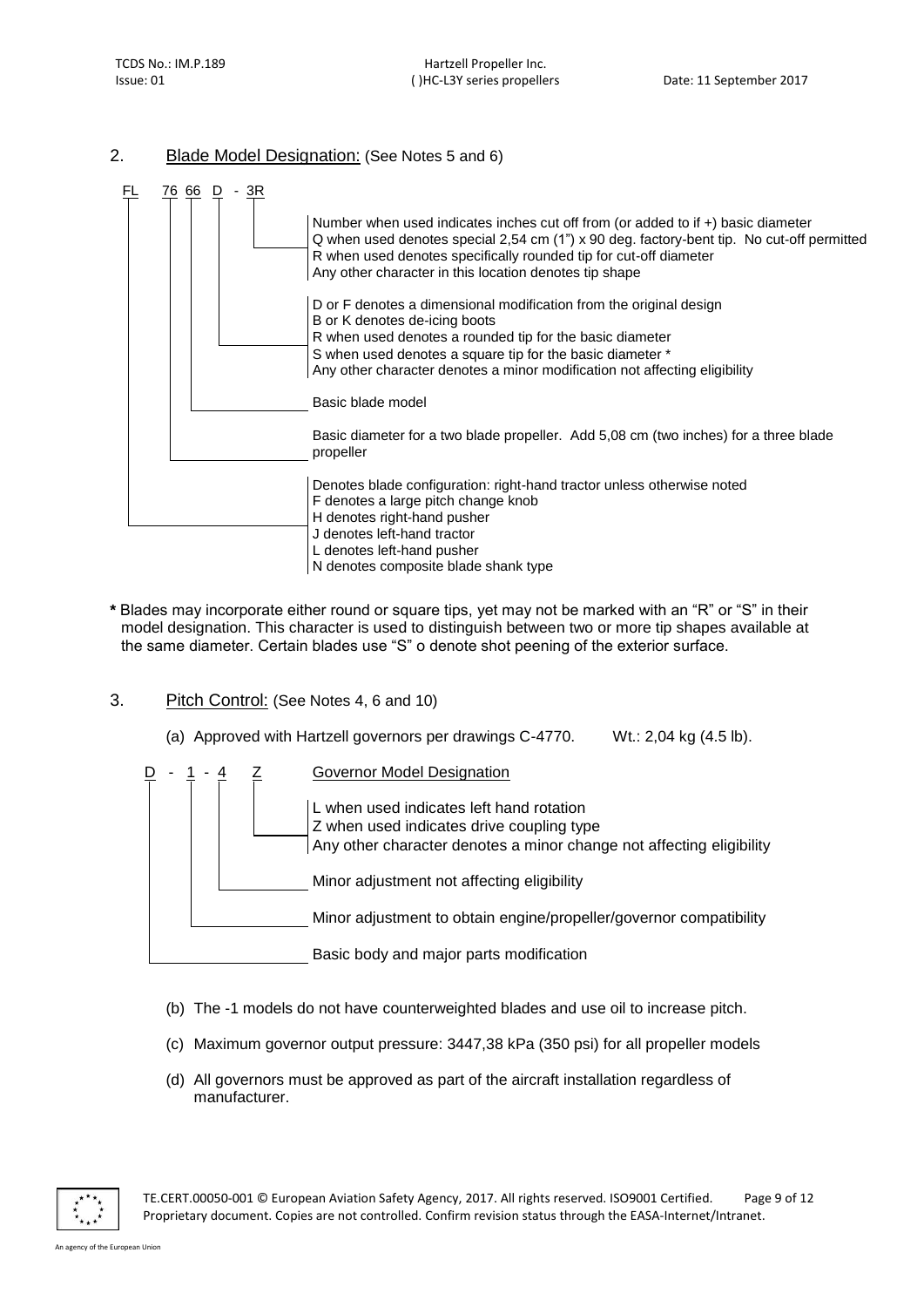4. Feathering: The -1 models do not feather.

Reversing: Not applicable.

Piston size: Piston area is 114,19 cm<sup>2</sup> (17.7 sq. in.) except as noted in Note 1.

5. Left-Hand Models: (See Notes 1 and 2)

The left-hand version of an approved propeller model is approved at the same rating and diameter as listed for the right-hand model.

- 6. **Interchangeability:** (See Notes 2 and 3)
	- (a) Governors Hartzell governors with a "Z" suffix in their model designation may be used interchangeably with corresponding governors without the "Z". For example, the F-6-24Z is a replacement for the F-6-24 and the F-6-24 is a replacement for the F-6-24Z.
	- (b) Blades Shot-peened blades may replace non shot-peened blades either individually or as a set.
	- (c) Ice protection systems Refer to Hartzell Service Letter HC-SL-30-260 for ice protection system component interchangeability.

#### 7. Accessories: (See Note 10)

- (a) Propeller ice protection system (weight of ice protection equipment extra).
	- (1) Propeller models listed in this data sheet are approved for use with propeller ice protection equipment listed in Hartzell Manual 159( ) or in other Hartzell type design data.
	- (2) All propeller ice protection equipment must be approved as part of the aircraft installation regardless of manufacturer. (See Note 10)
- (b) Propeller spinner (weight of spinner extra)
	- (1) Approved with Hartzell and other manufacturers' spinners when listed on Hartzell type design data.
	- (2) All propeller spinners must be approved as part of the aircraft installation regardless of manufacturer. (See Note 10)
- 8. Shank Fairings: Not applicable.

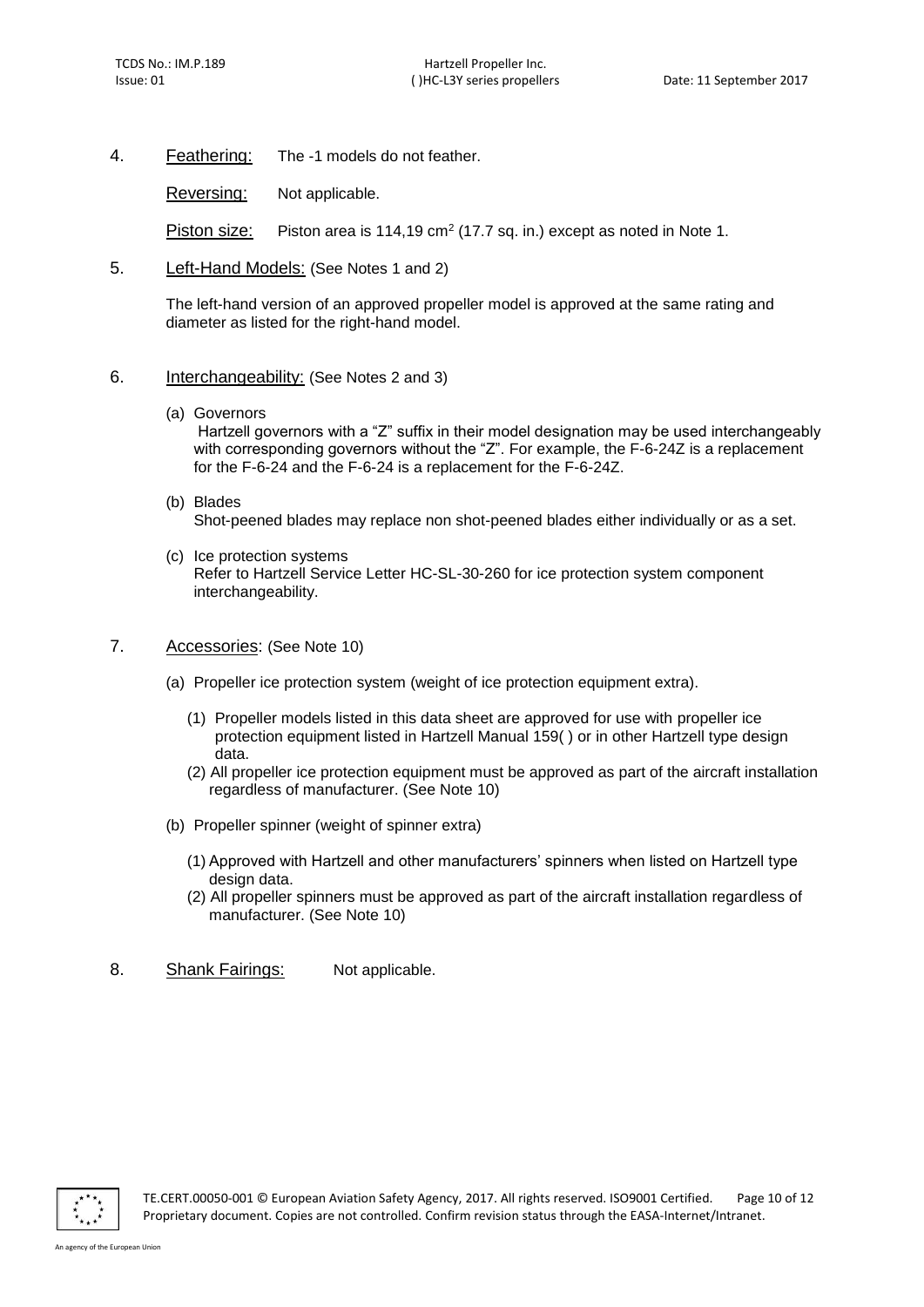#### 9. Special Limits:

Table of Propeller - Engine Combinations Approved Vibrationwise for Use on Normal Category Single Engine Tractor Aircraft

The maximum and minimum propeller diameters that can be used from a vibration standpoint are shown below. No reduction below the minimum diameter listed is permissible, since this figure includes the diameter reduction allowable for repair purposes.

The engine models listed below are the configurations on the engine type certificate unless specifically stated otherwise. Modifications to the engine or airframe that alter the power of the engine models listed below during any phase of operation have the potential to increase propeller stresses and are not approved by this list. Such modifications include, but are not limited to, the addition of a turbocharger or turbonormalizer, increased boost pressure, increased compression ratio, increased RPM, altered ignition timing, electronic ignition, full authority digital engine controls (FADEC), or tuned induction or exhaust. Also, any change to the mass or stiffness of the crankshaft/counterweight assembly is not approved by this list.

| Hub<br>Model | <b>Blade</b><br>Model | Engine Model                           | Max. Dia.<br>(cm) | Min. Dia.<br>(cm) | Placard                                                  |
|--------------|-----------------------|----------------------------------------|-------------------|-------------------|----------------------------------------------------------|
| PHC-L3YF     | F7691                 | TCM IO-520-A, B, BA, BB, D,<br>F, J, L | 198,12            | 195,58            | Do not exceed 20"<br>manifold pressure below<br>2250 RPM |
| PHC-L3YF     | F7691                 | TCM IO-550-B, D, F                     | 198,12            | 195,58            | Do not exceed 20"<br>manifold pressure below<br>2250 RPM |
| PHC-L3YF     | F8468R                | TCM IO-470-C, J, K, L, N               | 203,20            | 195,58            | none                                                     |
| PHC-L3YF     | F8468-8Q              | TCM IO-470-C, J, K, L, N               | 203,20            | 195,58            | none                                                     |
| PHC-L3YF     | F8468A()              | <b>TCM IO-520-D</b>                    | 203,20            | 198,12            | none                                                     |
| PHC-L3YF     | F8468A()              | <b>TCM IO-550-D</b>                    | 203,20            | 198,12            | none                                                     |

10. The suitability of a propeller for a certain aircraft/engine combination must be demonstrated within the scope of the type certification of the aircraft.

Propeller models listed herein consist of basic hub and blade models. Most propeller models include additional characters to denote minor changes and specific features as explained in Notes 1 and 2.

10a. This propeller model PHC-L3Y1F-1 has been certificated in accordance with CS-P subparts A, B and C. Compliance with the requirements of Subpart D, which is specific to each aircraft installation, has not yet been demonstrated.

#### 11. Retirement Time:

- (a) Life Limits and Mandatory Inspections
	- (1) Airworthiness limitations, if any, are specified in Hartzell Manual 113( ), 115N or 145( ).



TE.CERT.00050-001 © European Aviation Safety Agency, 2017. All rights reserved. ISO9001 Certified. Page 11 of 12 Proprietary document. Copies are not controlled. Confirm revision status through the EASA-Internet/Intranet.